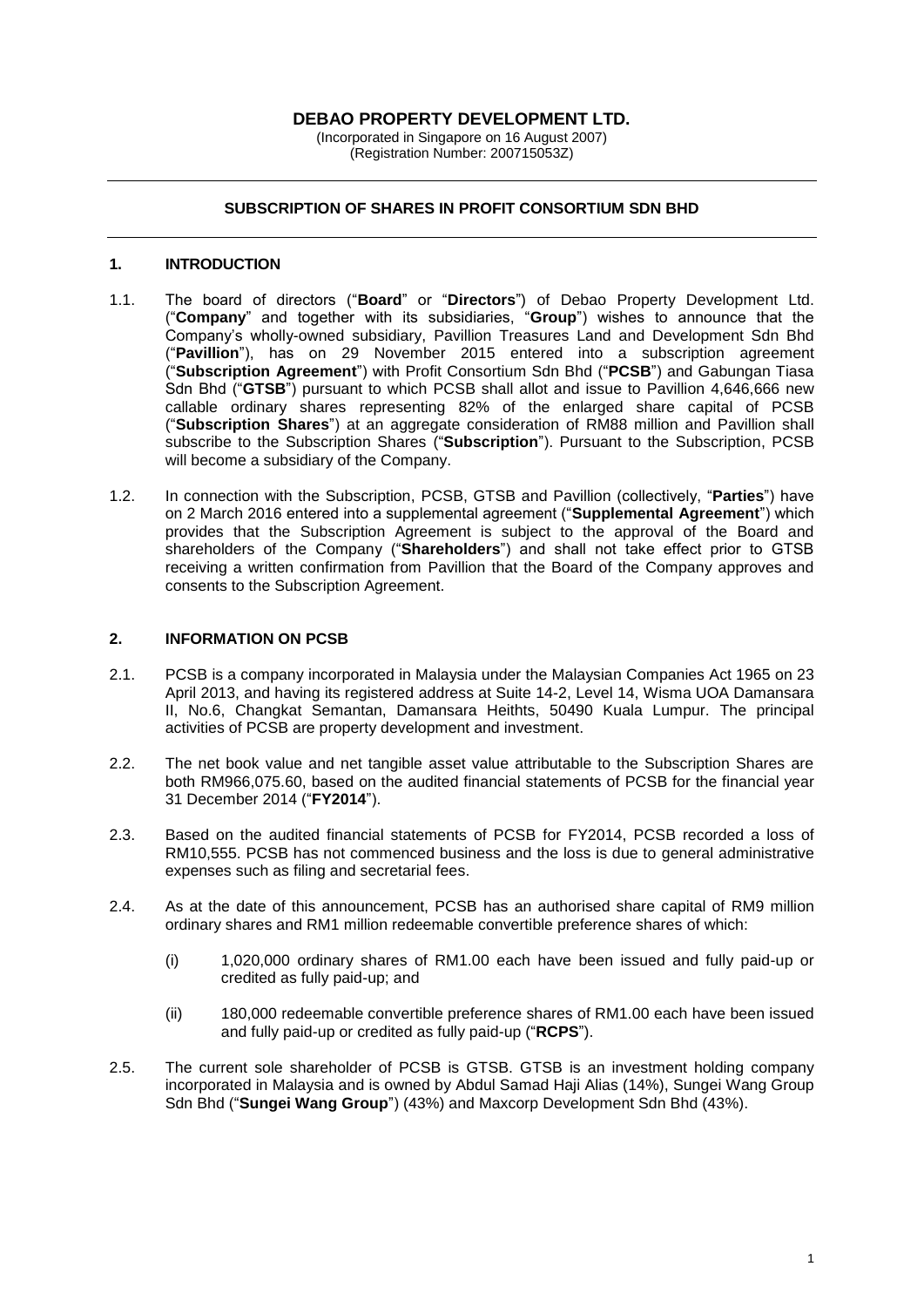## **3. RESULTANT SHAREHOLDING STRUCTURE OF PCSB**

- 3.1. Upon the completion of the Subscription Agreement and the completion of the subscription and redemption and cancellation of the RCPS as stated at paragraph 5.5 below, the shareholding of PCSB shall be as follows:
	- (i) GTSB holding 1,020,000 ordinary shares in the share capital of PCSB representing 18% of the enlarged share capital of PCSB; and
	- (ii) Pavillion holding the Subscription Shares representing 82% of the enlarged share capital of PCSB.
- 3.2. Of the 82% shareholdings in PCSB, Pavillion is holding 1,133,333 ordinary shares (20%) in trust for Mr Tee Yam ("**TY**") pursuant to a share agreement dated 29 November 2015 ("**TY Share Agreement**"). Salient terms of the TY Share Agreement are as follows:
	- (i) Pavillion has subscribed to 1,133,333 out of the Subscription Shares ("**TY Shares**") for and on behalf of TY;
	- (ii) Pavillion shall, on behalf of TY, make advance payment to PCSB 20% of the Aggregate Subscription Consideration in accordance with the Subscription Agreement ("**TY Proportionate Subscription Sum**");
	- (iii) Pavillion shall, on behalf of TY, make advance payment to PCSB RM17.1 million ("**TY Proportionate SPA Sum**") which forms part of the Advance Sum (as defined at paragraph 4.2 below);
	- (iv) TY shall, on written demand from Pavillion, reimburse Pavillion such part of the TY Proportionate Subscription Sum and/or the TY Proportionate SPA Sum; and
	- (v) upon full reimbursement of the Proportionate Subscription Sum and TY Proportionate SPA Sum by TY to Pavillion:
		- (a) Pavillion shall hold the TY shares on trust for TY, pursuant to a shareholder agreement and a formal trust deed to be entered into between TY and Pavillion in due course; and
		- (b) Pavillion shall transfer the TY shares to any nominee as may be appointed by TY, pursuant to a shareholder agreement to be entered into by the shareholders of PCSB in due course.
- 3.3. As at the date of this announcement, the TY Proportionate Subscription Sum and TY Proportionate SPA Sum (collectively, "**TY Outstanding Sum**") have been paid to PCSB, and have not been reimbursed. TY has orally agreed to pay interest at a rate of 7% per annum ("**Interest**") on the TY Outstanding Sum.
- 3.4. As security for the repayment of the TY Outstanding Sum, the Interest and/or all other monies payable to Pavillion under the TY Share Agreement, Pavillion and Shanghai City Sdn. Bhd ("**Shanghai City**"), a company incorporated in Malaysia and wholly owned by TY, had on 29 November 2015 entered into a debenture agreement ("**Debenture Agreement**"), pursuant to which Shanghai City has provided the following charges in favour of Pavillion:
	- (i) Fixed Charge

By way of a first fixed charge, all of its present plant, equipment, motor vehicles, machineries, fixed assets and real property whatsoever, including but not limited to all plant, equipment, machineries, motor vehicles. fixed assets and real property acquired by Shanghai City in the future, together with all equipment, accessories and parts pertaining thereto.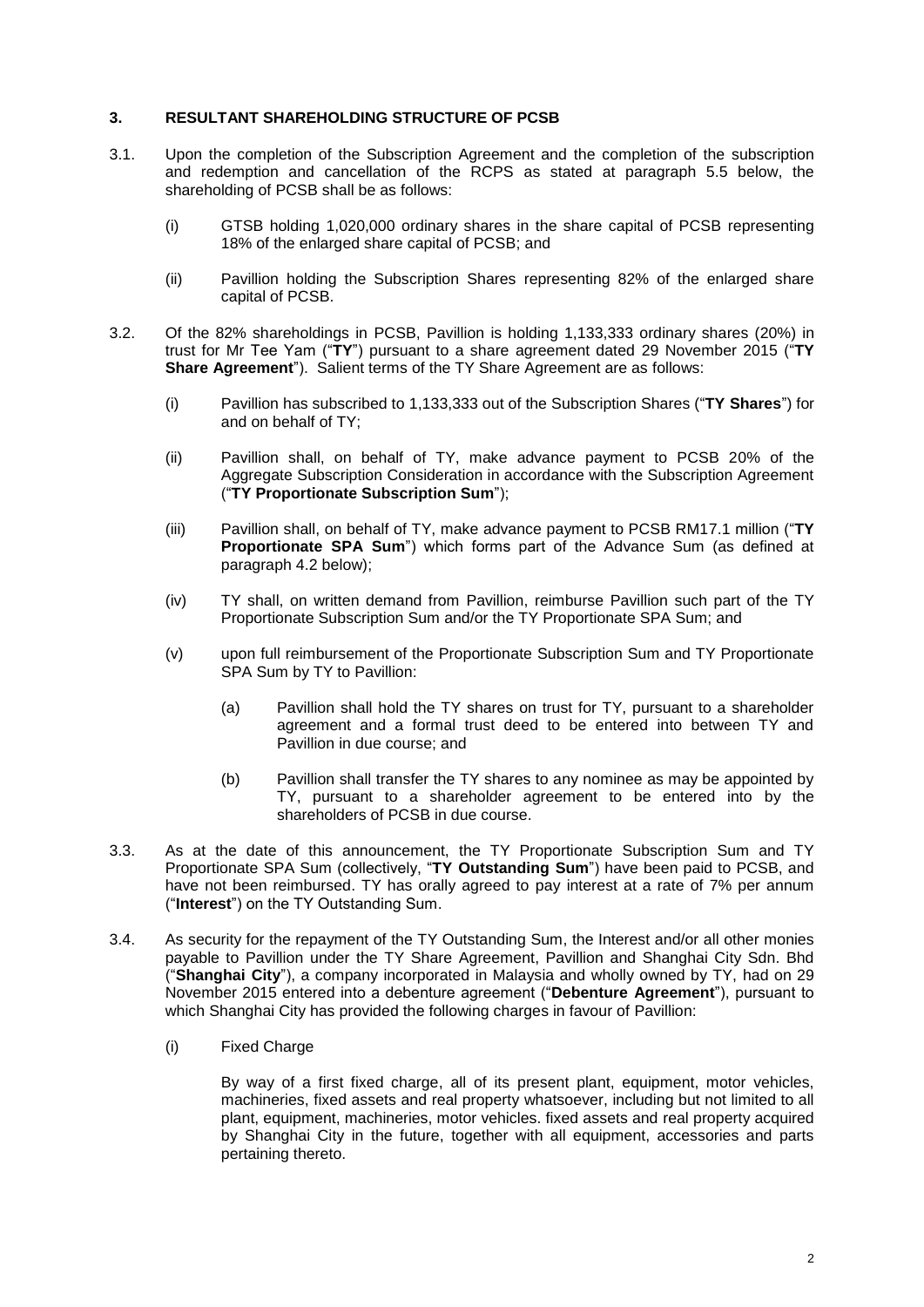## (ii) Assignment

By way of charge and absolute assignment, all of its present and future right, title and interest in and to all its (a) contracts including all moneys payable to Shanghai City and any claims, awards and judgments in favour of, receivable or received by Shanghai City under or in connection with or pursuant to any contract, (b) insurances and all proceeds in respect of the insurances and all benefits of insurances, and (c) all investments which are scripless securities.

- (iii) Floating Charge
	- (a) By way of a first floating charge, all of its undertaking, assets, stock-in-trade and book debts (including assets expressed to be charged by items (i) and (ii) above), both present and future; and
	- (b) By way of a first floating charge, all other undertakings, properties and assets of Shanghai City (other than those expressed to be charged by items (i) and (ii) above), movable and immovable whatsoever, both present and future, including Shanghai City's uncalled capital and goodwill.

## **4. RATIONALE OF THE SUBSCRIPTION**

- 4.1. PCSB had on 30 October 2015 entered into a sale and purchase agreement ("**SPA**") with Datuk Bandar Kuala Lumpur ("**DBKL**") to acquire from DBKL five (5) parcels of land ("**Plaza Rakyat Project**") consisting of:
	- (i) leasehold land of 99 years with the expiry date of 15 April 2092 held under Pajakan Negeri 35318, Lot 737, Seksyen 56, Bandar Kuala Lumpur, Daerah Kuala Lumpur, Negeri Wilayah Persekutuan KL, measuring approximately 5,056 square meters (1.25 acres);
	- (ii) leasehold land of 99 years with the expiry date of 15 April 2092 held under Pajakan Negeri 35319, Lot 738, Seksyen 56, Bandar Kuala Lumpur, Daerah Kuala Lumpur, Negeri Wilayah Persekutuan KL, measuring approximately 21,290 square meters (5.26 acres);
	- (iii) leasehold land of 99 years with the expiry date of 15 April 2092 held under Pajakan Negeri 35320, Lot 739, Seksyen 56, Bandar Kuala Lumpur, Daerah Kuala Lumpur, Negeri Wilayah Persekutuan KL, measuring approximately 8,165 square meters (2.02 acres);
	- (iv) leasehold land of 99 years with the expiry date of 15 April 2092 held under Pajakan Negeri 35321, Lot 740, Seksyen 56, Bandar Kuala Lumpur, Daerah Kuala Lumpur, Negeri Wilayah Persekutuan KL, measuring approximately 6,459 square meters (1.60 acres); and
	- (v) leasehold land of 99 years with the expiry date of 15 April 2092 held under Pajakan Negeri 35322, Lot 741, Seksyen 56, Bandar Kuala Lumpur, Daerah Kuala Lumpur, Negeri Wilayah Persekutuan KL, measuring approximately 20,680 square meters (5.11 acres),

(collectively, "**Land**").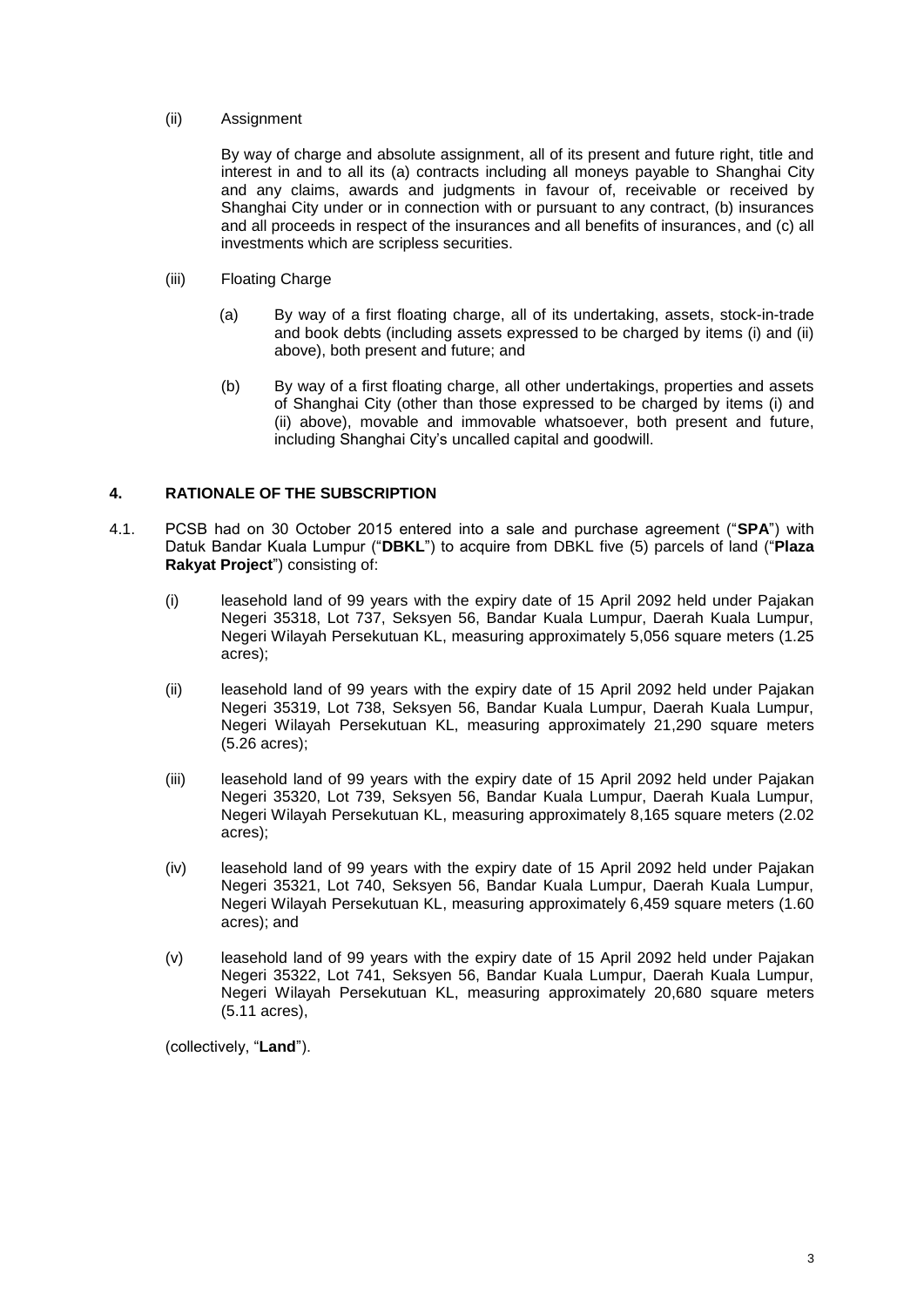- 4.2. Pursuant to the SPA, the consideration for the acquisition of Land ("**Land Acquisition**") is RM700 million ("**Land Acquisition Consideration**"). As at the date of this announcement, RM70 million representing 10% of the Land Acquisition Consideration ("**Advance Sum**") has been paid by PCSB to DBKL. The remaining RM630 million representing 90% of the Land Acquisition Consideration ("**Balance Land Acquisition Consideration**") shall be paid by PCSB to DBKL in the following manner:
	- (i) the sum of RM140 million representing 20% of the Land Acquisition Consideration to be paid not later than one (1) month from the date of obtaining the planning approval for the issuance of the development order to be approved by the relevant authority for the purpose of development on the Land ("**Development Order**") ("**20% of the Purchase Price**");
	- (ii) the sum of RM150 million representing 21.4% of the Land Acquisition Consideration to be paid not later than one (1) month from the date of obtaining the approval of the building plan and approval for commencement of works from the relevant authority;
	- (iii) the sum of RM150 million representing 21.4% of the Land Acquisition Consideration to be paid not later than 12 months from the date of obtaining the approval of the building plan and approval for commencement of works from the relevant authority; and
	- (iv) the sum of RM190 million representing 27.2% of the Land Acquisition Consideration to be paid not later than 24 months from the date of obtaining the approval of the building plan and approval for commencement of works from the relevant authority.
- 4.3. Pursuant to the SPA, the date of receipt of the entire Balance Land Acquisition Consideration shall be the completion date of the Land Acquisition ("**Land Acquisition Completion Date**").
- 4.4. In entering into the Subscription Agreement, the Parties intend to carry on property development and the development of the Plaza Rakyat Project on the Land. Information on the Plaza Rakyat Project is as follows:
	- (i) The Plaza Rakyat Project is a mixed-use development project located in central Kuala Lumpur, Malaysia, with the completed development ("**Plaza Rakyat**") occupying a total land area of approximately 663684.52 square feet. Development of the Plaza Rakyat Project commenced in 1996 and stalled in 1998 due to the 1997 Asian financial crisis.
	- (ii) The Plaza Rakyat Project, originally designed by Skidmore, Owings and Merrill, when completed, was intended to comprise a 79-storey office tower, a 46-storey condominium with 290 units, a 24-storey five-star hotel with 449 rooms, a 5-storey budget hotel with 157 rooms and a 7-storey shopping centre, having a total gross floor area of approximately 3,650,000 square feet.
	- (iii) The city government of Kuala Lumpur (Kuala Lumpur City Hall or DBKL) took vacant possession of the abandoned Plaza Rakyat Project site in 2014, after repaying a RM150 million loan taken by its earlier developer, Plaza Rakyat Sdn Bhd ("**Earlier Developer**"), from a consortium of banks.
	- (iv) With the execution of the SPA, PCSB shall take over and revive the Plaza Rakyat Project.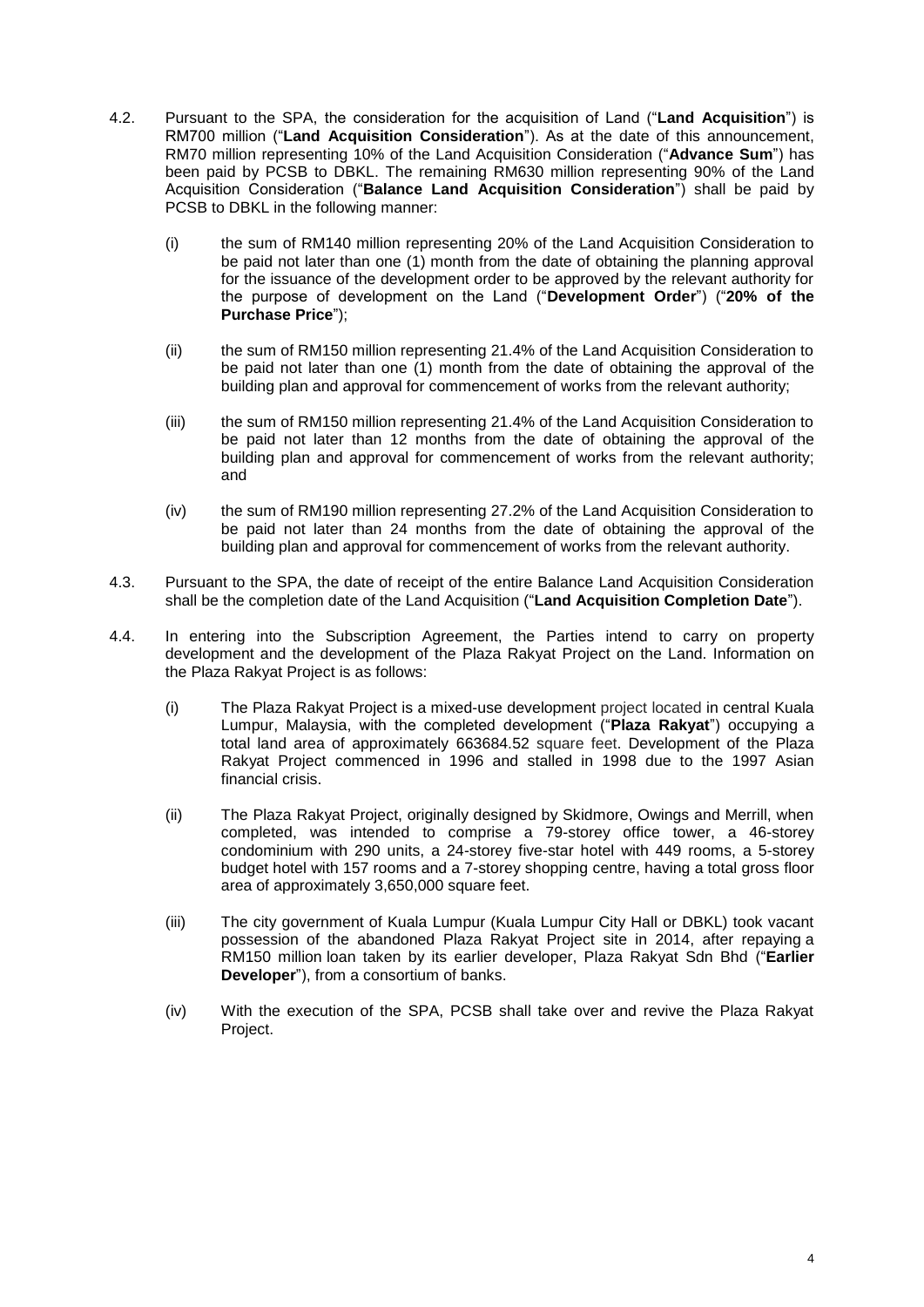- (v) The Company believes that Plaza Rakyat, when completed, will become the next most significant landmark of Kuala Lumpur after the Petronas Twin Towers. The Company is of the view that the Plaza Rakyat Project has good prospects and will be able to provide the Company with a sustainable income in the future. The Company has considered the following factors in the Subscription:
	- (a) The Earlier Developer had invested approximately RM750 million into the development of the Plaza Rakyat Project. The construction of the foundation for Plaza Rakyat had been completed. In taking over the Plaza Rakyat Project, PCSB may build on this existing foundation, resulting in significant cost savings.
	- (b) The construction of a car park as part of the Plaza Rakyat Project occupying an area of approximately 2,800,000 square feet had been completed which will provide a sustainable leasing income in the future.
	- (c) The Plaza Rakyat LRT station, named after and located at the rear of Plaza Rakyat, was completed in 1996. A 150-metre-long covered pedestrian bridge and walkway was also provided to connect the Plaza Rakyat LRT station to the south of the nearby Pudu Sentral bus station. The pedestrian bridge continues to serve passengers entering and leaving the Plaza Rakyat LRT station to date. The Plaza Rakyat Project may make use of such existing transportation system.
	- (d) According to the Preliminary Development Plan (as defined below), upon completion of the Plaza Rakyat Project, the plot ratio of the Land shall be increased up to two (2) times from 5.5 to 11. The cost of purchase of the Land is approximately RM20 per square foot and the cost of construction and development of the Plaza Rakyat Project is estimated to be approximately RM530 per square foot, totaling RM550 per square feet. Comparatively, the current market price in the surrounding area of the Plaza Rakyat Project is approximately RM2,800 per square foot for commercial property and ranges from approximately RM1,300 to RM2,500 per square foot for residential property.
- (vi) The revised preliminary development plan ("**Preliminary Development Plan**") is for the Plaza Rakyat Project to occupy a gross floor area of approximately 7,300,000 square feet, consisting of:
	- (a) a central business district occupying an area of approximately 1,350,000 square feet;
	- (b) a five-star hotel occupying an area of approximately 200,000 square feet;
	- (c) a budget hotel occupying an area of approximately 150,000 square feet; and
	- (d) a residential condominium area occupying an area of approximately 5,600,000 square feet.

## **5. PRINCIPAL TERMS OF THE SUBSCRIPTION AGREEMENT**

#### 5.1. Conditions Precedent

The Subscription is conditional upon, *inter alia*, the following:

(i) payment by Pavillion of the initial callable sum of RM8.8 million on the First Payment Date (as defined at paragraph 5.4 below); and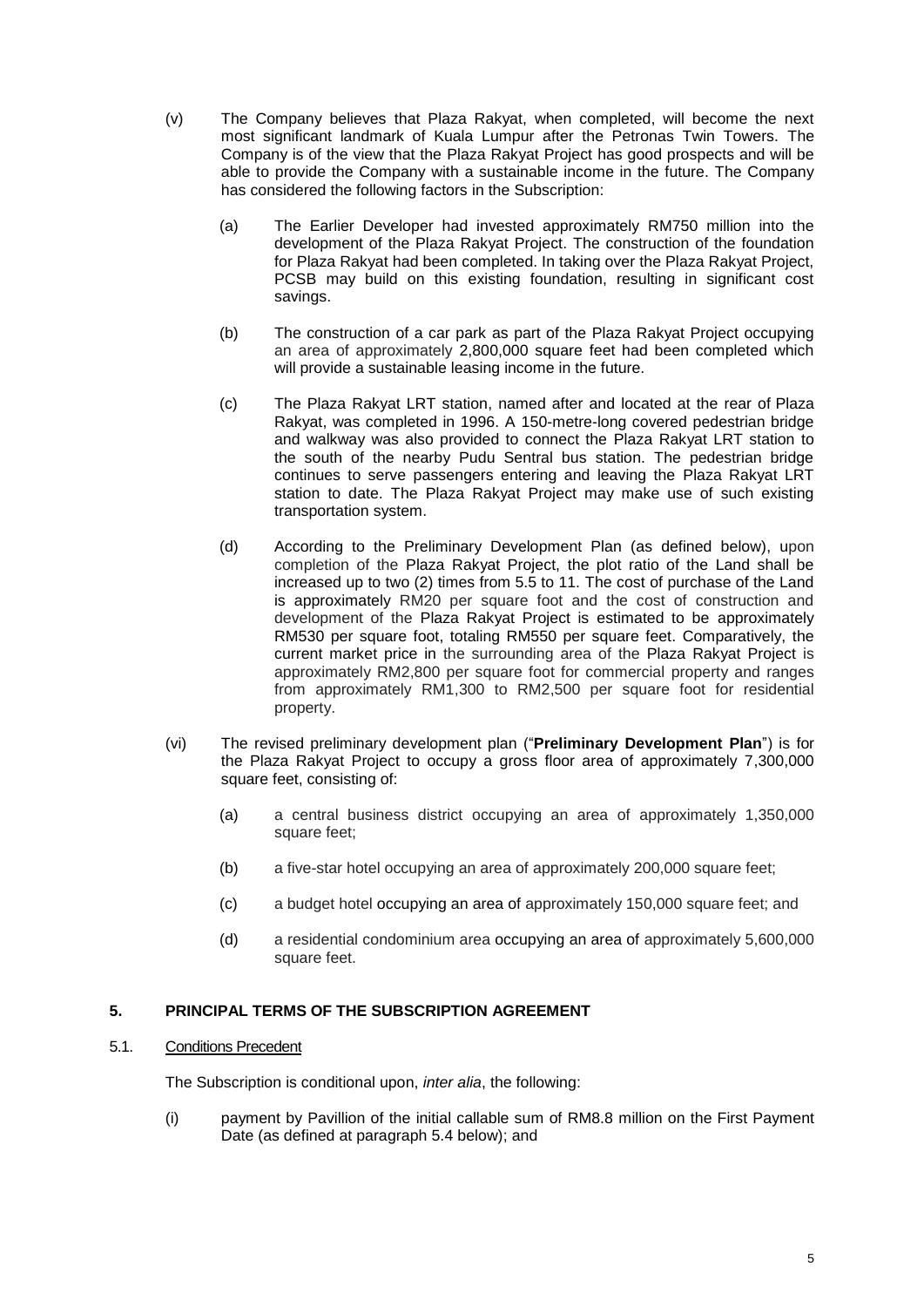(ii) undertaking by Pavillion to pay to PCSB the Advance Sum, as partial payment for the Land Acquisition,

## ("**Conditions Precedent**").

As at the date of this announcement, the Conditions Precedent have been satisfied.

### 5.2. Other Conditions

The performance of the rights and obligations of the Parties set out in the Subscription Agreement are also conditional upon the following conditions ("**Conditions**") being obtained or fulfilled, where applicable:

- (i) the results of the due diligence on PCSB undertaken within 14 days from the date of the Subscription Agreement being satisfactory to Pavillion ("**Due Diligence**");
- (ii) the execution of the SPA on terms agreeable to Pavillion; and
- (iii) the payment by Pavillion of the Advance Sum.

As at the date of this announcement, all the Conditions have been obtained or fulfilled and the Subscription Agreement is unconditional.

## 5.3. Subscription Consideration

Upon the satisfaction of the Conditions Precedent, Pavillion shall be granted the right to subscribe for the Subscription Shares at a subscription price of RM18.94 for each Subscription Share ("**Subscription Price**") and for an aggregate consideration of RM88 million for the Subscription Shares ("**Aggregate Subscription Consideration**").

The Aggregate Subscription Consideration shall be paid in cash and will be funded through internal resources and bank borrowings.

The Aggregate Subscription Consideration is arrived at after arm's length negotiations and on a willing-buyer willing-seller basis, taking into account, *inter alia*, the following:

- (i) the net book value and the net tangible asset value attributable to the Subscription Shares as stated at paragraph 2.2 above; and
- (ii) the future earnings potential of PCSB.

### 5.4. Subscription and Payment Tranches

The Subscription and payment of the Aggregate Subscription Consideration shall be carried out in the following manner:

| <b>No</b> | <b>Action</b>                                                                     | $%$ of<br>payment | Total<br>payment<br>(RM) | <b>New</b><br>shares'<br>par value<br>(RM) | <b>New</b><br>shares'<br>callable<br>share<br>premium<br>(RM) |
|-----------|-----------------------------------------------------------------------------------|-------------------|--------------------------|--------------------------------------------|---------------------------------------------------------------|
| 1         | the SPA<br>signing<br>Upon<br>("First Payment Date")                              | 10%               | 8,800,000                | 4,646,666                                  | 4,153,334                                                     |
| 2         | completion<br>οf<br>the<br>Upon<br>("Second<br>Diligence<br>Due<br>Payment Date") | 20%               | 17,600,000               |                                            | 17,600,000                                                    |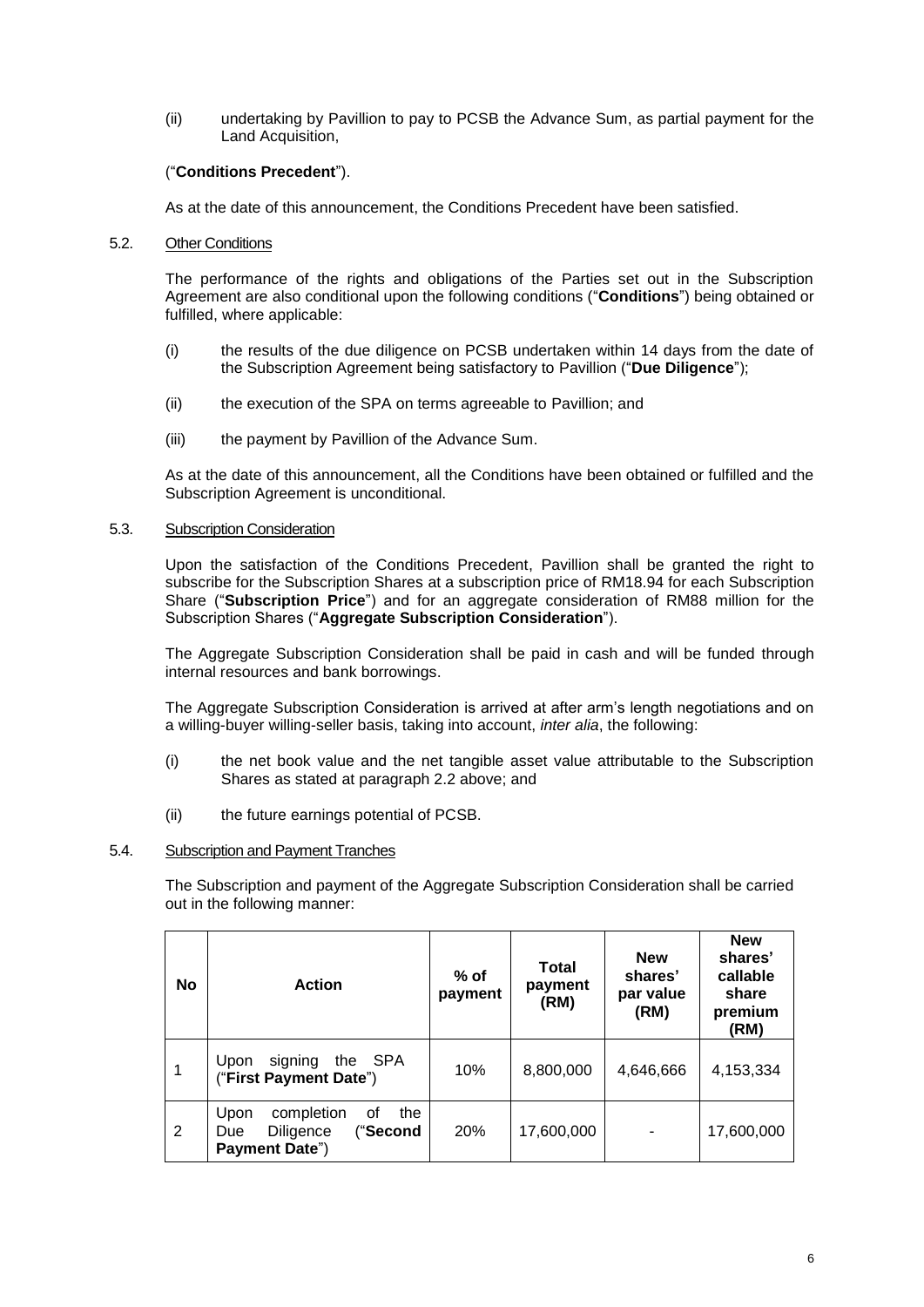| $\mathbf{3}$   | 6 months from completion of<br>the Due Diligence ("Third<br>Payment Date")   | 30%  | 26,400,000 |           | 26,400,000 |
|----------------|------------------------------------------------------------------------------|------|------------|-----------|------------|
| $\overline{4}$ | 12 months from completion<br>of the Due Diligence ("Fourth<br>Payment Date") | 20%  | 17,600,000 |           | 17,600,000 |
| 5              | 18 months from completion of<br>the Due Diligence<br>("Fifth Payment Date")  | 20%  | 17,600,000 |           | 17,600,000 |
|                | Total                                                                        | 100% | 88,000,000 | 4,646,666 | 83,353,334 |

As at the date of this announcement, 30% of the Aggregate Subscription Consideration comprising items 1 and 2 in the table above has been paid and the Subscription Shares have been issued to Pavillion.

## 5.5. Use of the Subscription Proceeds

The entirety of the Aggregate Subscription Consideration paid to PCSB shall be used to redeem and cancel the existing 180,000 RCPS shares in the following manner:

| No             | <b>Action</b>                                                                                      | $%$ of<br>payment | Total<br>payment<br>(RM) | <b>RCPS</b> par<br>value<br>(RM) | <b>RCPS</b><br><b>Redemption</b><br>Premium<br>(RM) |
|----------------|----------------------------------------------------------------------------------------------------|-------------------|--------------------------|----------------------------------|-----------------------------------------------------|
| 1              | Upon signing the SPA<br><b>Redemption</b><br>("First<br>Date")                                     | 10%               | 8,800,000                | 180,000                          | 8,620,000                                           |
| $\overline{2}$ | of<br>completion<br>Upon<br>Diligence<br>the<br>Due<br>("Second<br><b>Redemption Date")</b>        | 20%               | 17,600,000               |                                  | 17,600,000                                          |
| 3              | months<br>from<br>6<br>completion of the Due<br>Diligence<br>("Third<br><b>Redemption Date")</b>   | 30%               | 26,400,000               |                                  | 26,400,000                                          |
| 4              | months<br>12<br>from<br>completion of the Due<br>Diligence<br>("Fourth<br><b>Redemption Date")</b> | 20%               | 17,600,000               |                                  | 17,600,000                                          |
| 5              | 18<br>months<br>from<br>completion of the Due<br>Diligence<br>("Fifth<br><b>Redemption Date")</b>  | 20%               | 17,600,000               |                                  | 17,600,000                                          |
|                | <b>Total</b>                                                                                       | 100%              | 88,000,000               | 180,000                          | 87,820,000                                          |

Upon receipt of the first RM8.8 million redemption sum paid by PCSB to GTSB, the entirety of the 180,000 RCPS shall be surrendered back to PCSB for redemption and cancellation notwithstanding that the balance sum of RM79.2 million redemption premium for the RCPS shall be paid in stages to GTSB.

As at the date of this announcement, the 180,000 RCPS have been redeemed.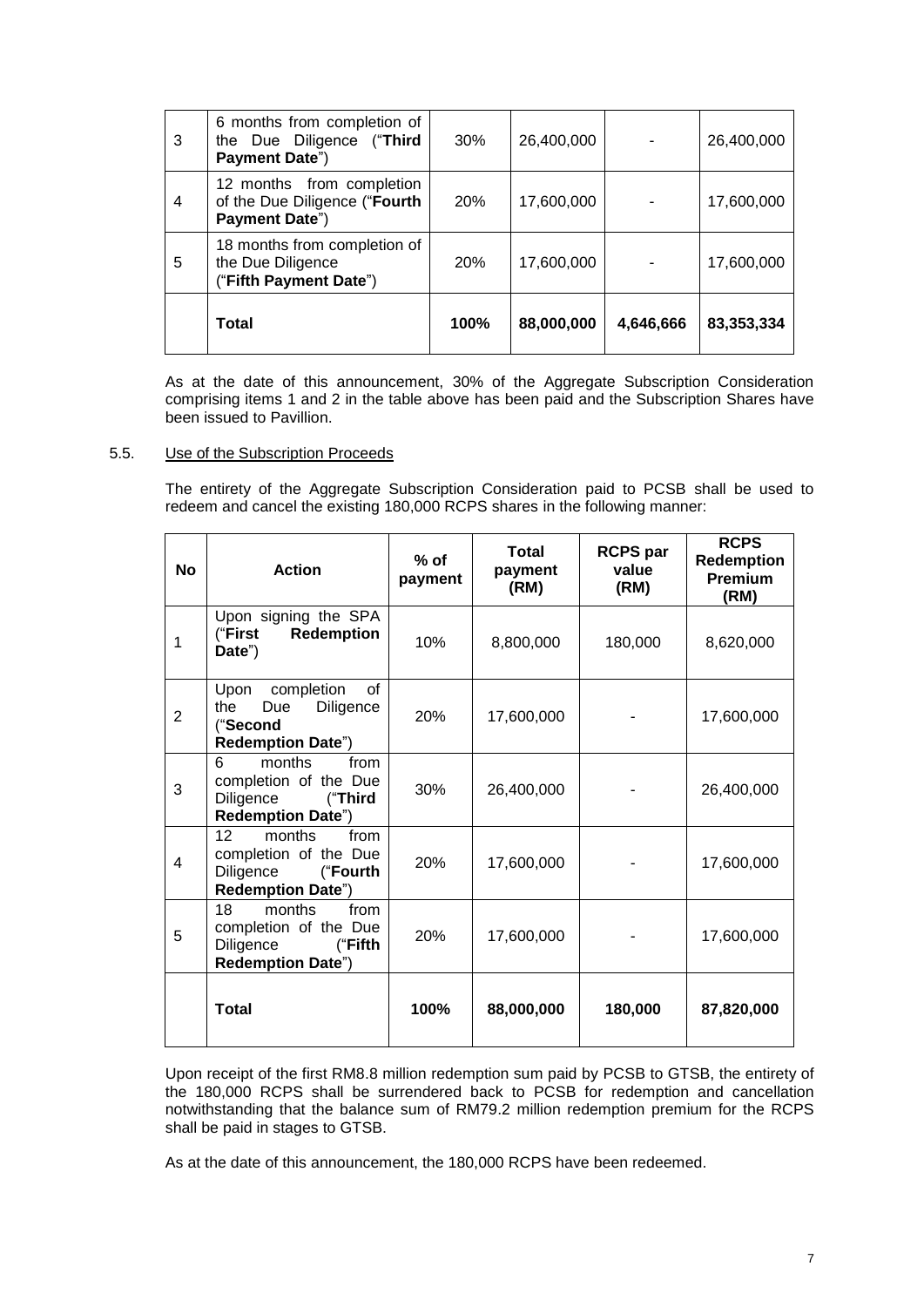## 5.6. Further Issues of Shares

Save for the Subscription Shares, any new shares to be issued by PCSB shall require the unanimous approval of the shareholders of PCSB and unless otherwise agreed, be offered to each of the shareholders of PCSB in proportion to their respective shareholdings at the time of the proposed new issue, which at all times shall be maintained in the proportion of 82% for Pavillion and 18% for GTSB.

## 5.7. Pre-emption Rights

GTSB shall not sell, dispose or transfer any of its shares in PCSB unless and until the following rights of pre-emption ("**Pre-emption Rights**") have been exhausted:

- (i) If GTSB ("**Selling Party**") desires to transfer all or any part of its shares ("**Sale Shares**"), GTSB shall provide to PCSB notice in writing ("**Transfer Notice**") specifying the price at which the Selling Party wishes to sell the Sale Shares ("**Offer Price**").
- (ii) The Transfer Notice shall constitute PCSB as the Selling Party's agent for the sale of the Sale Shares at the discretion of the directors of PCSB firstly, to the remaining shareholders of PCSB other than the Selling Party ("**Remaining Shareholders**") at the Offer Price. The Transfer Notice shall contain a provision that unless all the Sale Shares are sold by PCSB on behalf of the Selling Party, none of the Sale Shares shall be sold.
- (iii) Upon receipt of the Transfer Notice, PCSB shall forthwith by notice in writing inform the Remaining Shareholders of the number and price of the Sale Shares and invite the Remaining Shareholders to apply in writing to PCSB within 30 days of the date of despatch of the Transfer Notice for such maximum number of the Sale Shares (being all or any thereof) as he shall specify in such application.
- (iv) Upon such application, the directors of PCSB shall, subject to relevant governmental approval, allocate the Sale Shares to the applicants according to the number of Sale Shares as specified in the application on a pro-rata basis, where applicable.
- (v) If the Remaining Shareholders do not make the said application, PCSB shall be at liberty to transfer or dispose of the remaining Sale Shares to a purchaser to be approved by the Remaining Shareholders, whose approval shall not be unreasonably withheld, at any price and on terms which are not more favourable than those offered in the Transfer Notice.

The Pre-emption Rights shall not apply in respect of the sale, disposal or transfer by a party which is a corporate body ("**Prospective Transferor**") of its shares in PCSB to its subsidiary(ies) and/or its related company(ies) ("**Prospective Transferee**"). The Prospective Transferor shall be entitled to transfer such shares to the Prospective Transferee at any price without making an offer to the remaining shareholders of PCSB. Such transfer is subject to the express condition that the Prospective Transferor will, prior to such transfer and concurrently with the execution by the Prospective Transferee of the relevant subscription agreement, execute in favour of PCSB and the Parties who shall remain shareholders of PCSB, a guarantee of the due performance of the Prospective Transferee of the obligations to be undertaken by such Prospective Transferee. If at any time the Prospective Transferor ceases to be the holding company of the Prospective Transferee, the Prospective Transferor shall procure the Prospective Transferee to re-transfer such shares back to the Prospective Transferor.

#### 5.8. Tag-along Rights

Subject to the terms of the Subscription Agreement, if Pavillion intends to sell, transfer or dispose of more than 80% in aggregate of its shares in PCSB to a third party (provided that the third party is not a subsidiary of Pavillion), GTSB shall, after complying with the provisions in the Subscription Agreement on the Pre-emption Rights, require the said third party to purchase all or part of the shares as is equivalent to the proportion in which the number of shares offered by Pavillion to be sold or disposed of to such third party on a pro-rata basis, at the same terms and pricing or on no less favourable terms than those offered to Pavillion.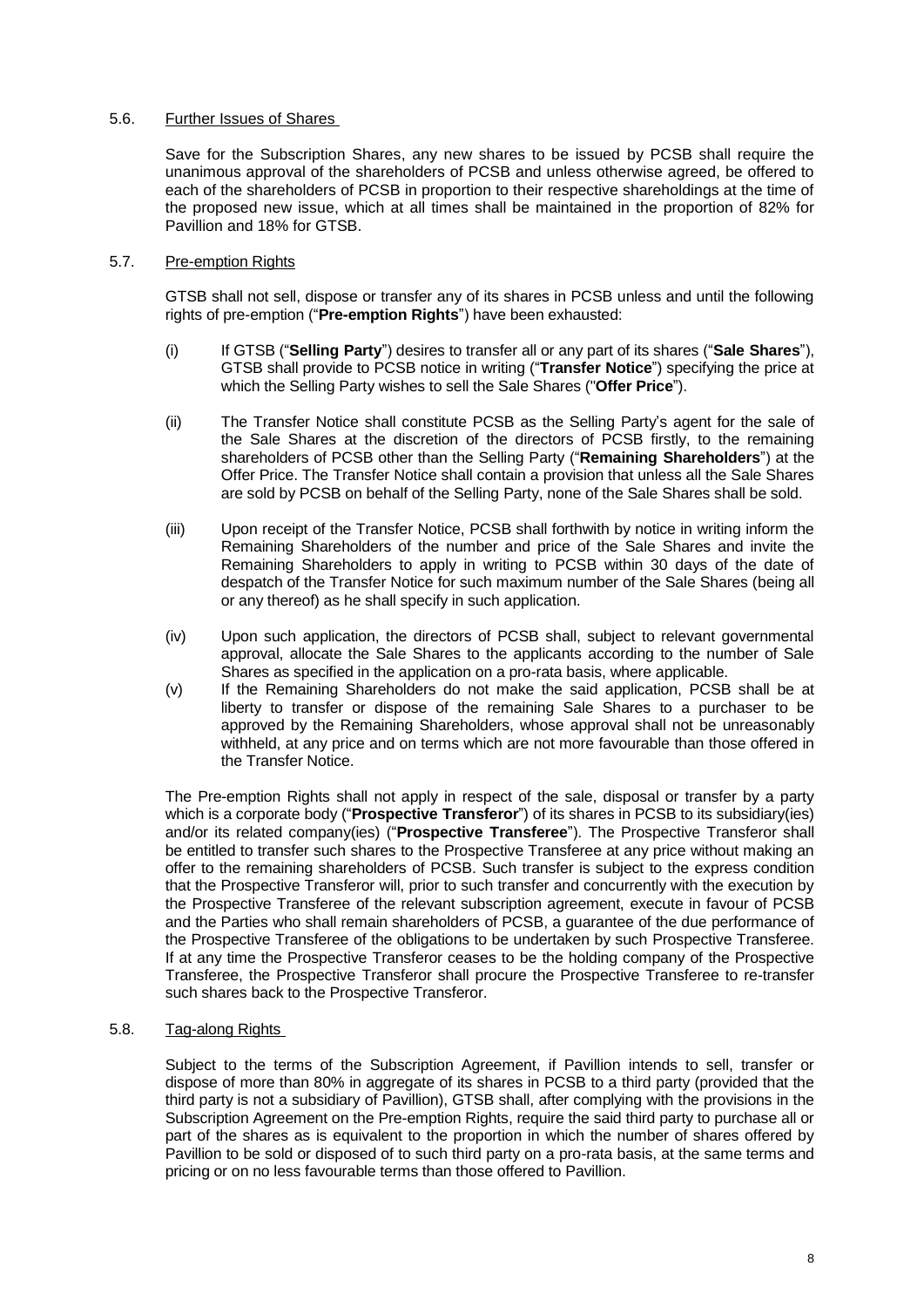### 5.9. Nomination of Directors

Pursuant to the Subscription Agreement, subject to any restrictions imposed in the SPA and unless otherwise agreed in writing by the Parties, the board of PCSB shall comprise of a maximum of seven (7) directors and Pavillion shall, upon the date that the Subscription Agreement becomes unconditional as stated at paragraph 5.2 of this announcement, be entitled to nominate and appoint up to four (4) directors at any one time and GTSB shall be entitled to nominate and appoint up to three (3) directors at any one time.

Pursuant to the SPA, PCSB undertook to ensure that commencing from the date of the SPA and until the date of the registration of transfer of the Land to PCSB, PCSB shall at all times maintain its board structure of three (3) specified directors ("**Restriction on PCSB Directors**"), unless PCSB has obtained the consent of DBKL to make any such changes, where such consent shall not be unreasonably withheld.

As at the date of this announcement, the Restriction on PCSB Directors has been waived under the SPA and Pavillion has nominated and appointed Mr Yuan Le Sheng, Mr Zhang Mao, Mr Zhong Yu Zhao and Mr Yuan Jun Rui to the board of PCSB.

## **6. GUARANTEE AGREEMENT**

Pursuant to clause 16.6 of the Subscription Agreement, Pavillion had on 29 November 2015 entered into a guarantee agreement ("**Guarantee Agreement**") with Tan Peng Koon and Anuar Bin Adam (collectively, "**Guarantors**") as the directors of the Sungei Wang Group, pursuant to which the Guarantors jointly and severally guarantee as principal debtor:

- (i) to indemnify Pavillion in full against all demands, claims, losses, damages, liabilities, costs, charges and expenses whatsoever not owing to the default of Pavillion arising from the Subscription Agreement;
- (ii) that PCSB shall only liable to a maximum aggregate sum of RM40 million for any claim from any creditor against PCSB with regard to the Plaza Rakyat Project which may affect the development on the Land by PCSB, and any claim amount exceeding the said RM40 million arising from the SPA with regard to the Plaza Rakyat Project shall be borne by the Sungei Wang Group, provided that such a claim or cause of action arose prior to the execution of the Subscription Agreement and results in a legal liability for PCSB to pay such sum; and
- (iii) that the sale and purchase of the Land shall include all rights and benefits attached to the Land including all building structure, foundation, pilling, carried out or erected on the Land.

## **7. RELATIVE FIGURES COMPUTED ON THE BASES SET OUT IN RULE 1006 OF THE LISTING MANUAL**

7.1. Based on the latest unaudited consolidated financial statements of the Company for the financial year ended 31 December 2015 ("**FY2015**"), the relative figures in respect of the Subscription, as computed on the bases set out in Rule 1006 of the Listing Manual ("**Listing Manual**") of the Singapore Exchange Securities Trading Limited ("**SGX-ST**"), are as follows:

| <b>Rule 1006(a)</b> The net asset value of the assets to be disposed   Not applicable<br>of, compared with the Group's net asset value.<br>This basis is not applicable to an acquisition of |  |
|----------------------------------------------------------------------------------------------------------------------------------------------------------------------------------------------|--|
| assets.                                                                                                                                                                                      |  |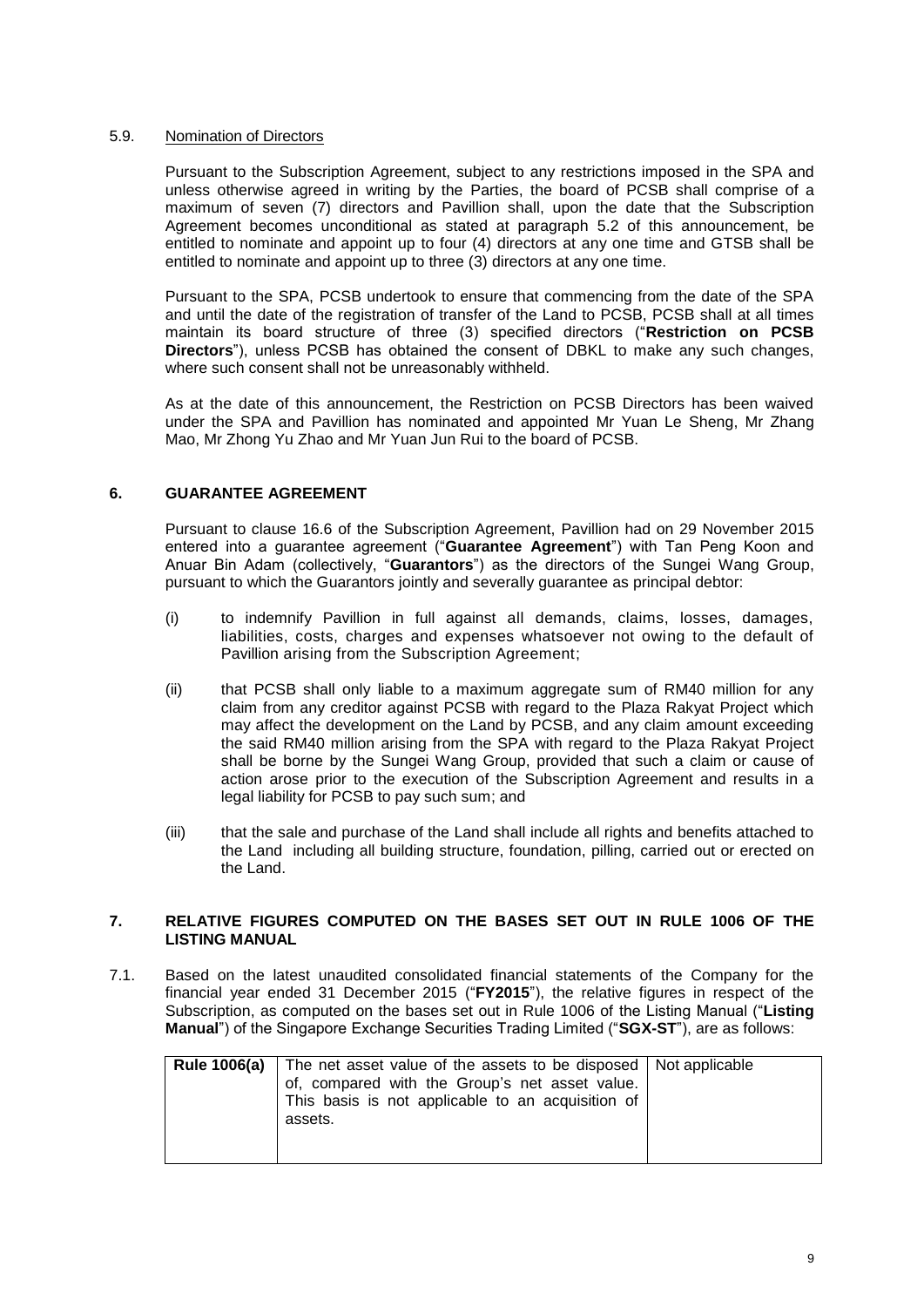| <b>Rule 1006(b)</b> | The net losses <sup>(1)</sup> attributable to the assets acquired<br>or disposed of compared with the Group's net<br>profits.                                                                                                                                                                                                  | Not meaningful $^{(2)}$                                                      |
|---------------------|--------------------------------------------------------------------------------------------------------------------------------------------------------------------------------------------------------------------------------------------------------------------------------------------------------------------------------|------------------------------------------------------------------------------|
| <b>Rule 1006(c)</b> | The aggregate value of the Consideration given or<br>received, compared with the Company's market<br>capitalisation based on the total number of issued<br>shares excluding treasury shares.<br>$(S$29,268,800 \div S$52,875,000^{(3)}) \times 100\%^{(4)}$                                                                    | 55%                                                                          |
| <b>Rule 1006(d)</b> | The number of equity securities issued by the<br>Company as consideration for an acquisition,<br>compared with the number of equity securities<br>previously in issue.                                                                                                                                                         | Not applicable                                                               |
| <b>Rule 1006(e)</b> | The aggregate volume or amount of proved and<br>probable reserves to be disposed of, compared<br>with the aggregate of the Group's proved and<br>probable reserves. This basis is applicable to a<br>disposal of mineral, oil or gas assets by a mineral,<br>oil and gas company, but not to an acquisition of<br>such assets. | Not applicable as the<br>Company is not a<br>mineral, oil and gas<br>company |

#### **Notes:-**

- (1) "Net losses" means loss before income tax, minority interests and extraordinary items.
- (2) Not meaningful as there was a net loss of approximately RM10,555 (equivalent to approximately S\$3,511) that was attributable to the Subscription Shares, as compared to the Group's net profits of S\$22,667,063.
- (3) "Market capitalisation" of the Company is determined by multiplying the number of shares in issue of 1,125,000,000 by the weighted average price of the shares of S\$0.047 transacted on 27 November 2015, being the market day preceding the date of the Subscription Agreement.
- (4) The exchange rate for 27 November 2015, being the market day preceding the date of the Subscription Agreement, is S\$1.00 to RM3.0066.
- 7.2. As the relative figure under Rule 1006(c) exceeds 20%, the Subscription constitutes a "**Major Transaction**" as defined under Chapter 10 of the Listing Manual and will be subject to the approval of Shareholders pursuant to Rule 1014 of the Listing Manual.

## **8. FINANCIAL EFFECTS OF THE SUBSCRIPTION**

The financial effects of the Subscription on the Group as set out below are for illustrative purposes only and are not intended to reflect the actual future financial performance or position of the Group immediately after the completion of the Subscription. The financial effects of the Subscription set out below have been prepared based on the Group's unaudited consolidated financial statements for FY 2015.

#### 8.1. Share Capital

The Subscription will not have any effect on the issued and paid up share capital of the Company as the Aggregate Subscription Consideration is to be satisfied in cash.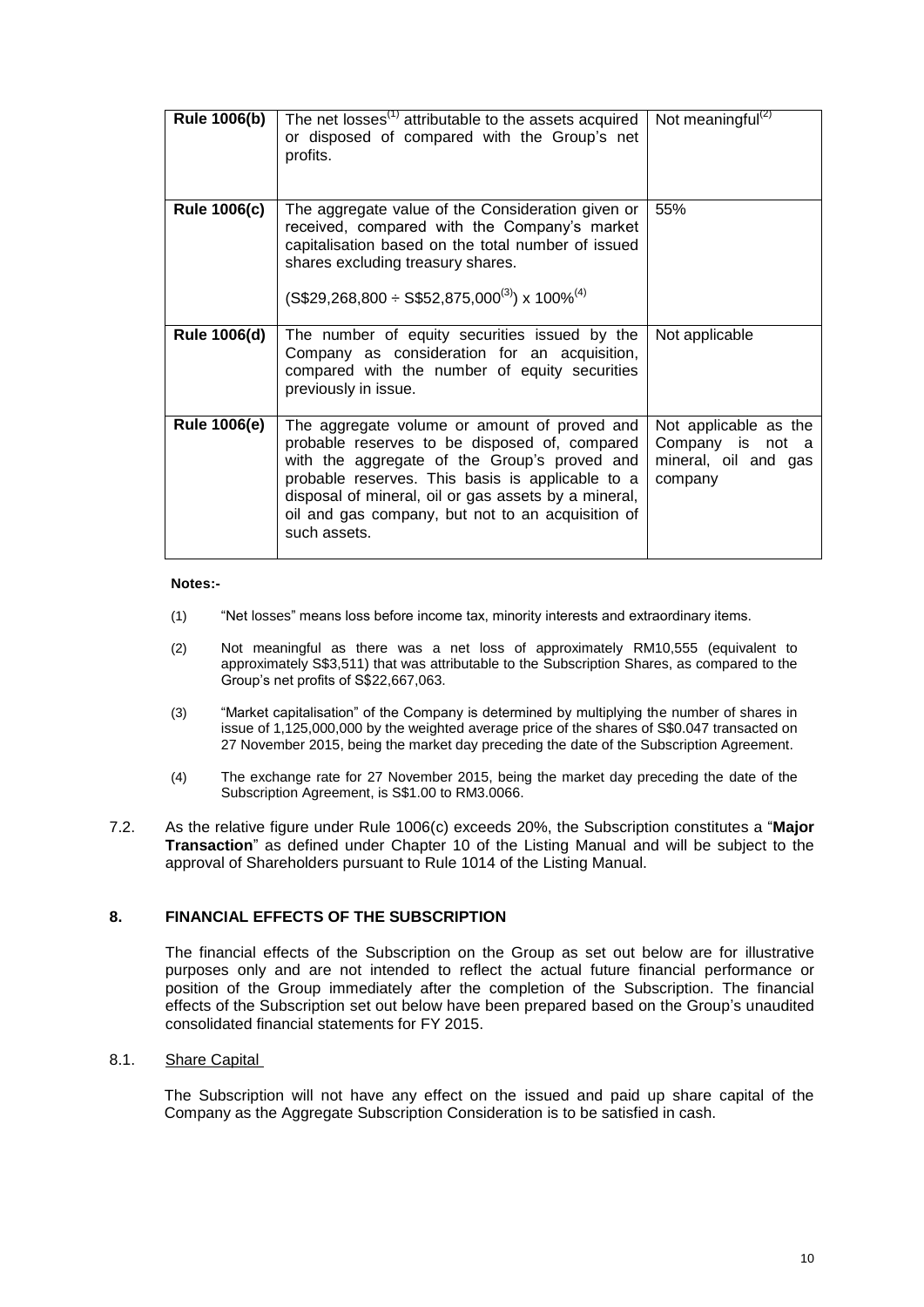## 8.2. Net Tangible Assets ("**NTA**")

The effects of the Subscription on the unaudited consolidated NTA per share of the Group for FY2015, assuming that the Subscription had been effected on 31 December 2015, are summarised below:

|                                | <b>Before the Subscription</b> | <b>After the Subscription</b> |
|--------------------------------|--------------------------------|-------------------------------|
| <b>NTA (S\$'000)</b>           | 324.198                        | 324.198                       |
| <b>Number of Shares ('000)</b> | 1,125,000                      | 1,125,000                     |
| NTA per Share (S\$)            | 0.29                           | 0.29                          |

## 8.3. Earnings Per Share ("**EPS**")

The effects of the Subscription on the unaudited consolidated EPS of the Group for FY2015 , assuming that the Subscription had been effected on 1 January 2015 are summarised below:

|                                                    | <b>Before the Subscription</b> | <b>After the Subscription</b> |
|----------------------------------------------------|--------------------------------|-------------------------------|
| <b>Consolidated net profit</b><br>(S\$'000)        | 7.465                          | 7.462                         |
| <b>Weighted average</b><br>number of shares ('000) | 1,125,000                      | 1,125,000                     |
| <b>EPS (Singapore cents)</b>                       | 0.66                           | 0.66                          |

## 8.4. Gearing

The Subscription will have no material impact on the gearing of the Group.

## **9. DIRECTORS' SERVICE AGREEMENTS**

No person is proposed to be appointed as a Director of the Company in connection with the Subscription. Accordingly, no service contract is proposed to be entered into between the Company and any such person.

#### **10. INTERESTS OF DIRECTORS AND CONTROLLING SHAREHOLDERS**

None of the Directors or controlling shareholders of the Company has any interest, direct or indirect, in the Subscription, other than through their respective shareholdings in the Company.

### **11. CIRCULAR**

- 11.1 A circular containing, inter alia, details of the Subscription and enclosing a notice of the extraordinary general meeting in connection therewith will be dispatched to Shareholders in due course.
- 11.2 In support of the Subscription, the existing Directors, controlling Shareholders and substantial Shareholders who hold an aggregate of approximately 77% of the shareholdings in the Company had undertaken to vote in favour of the Subscription at the extraordinary general meeting to be convened by the Company.